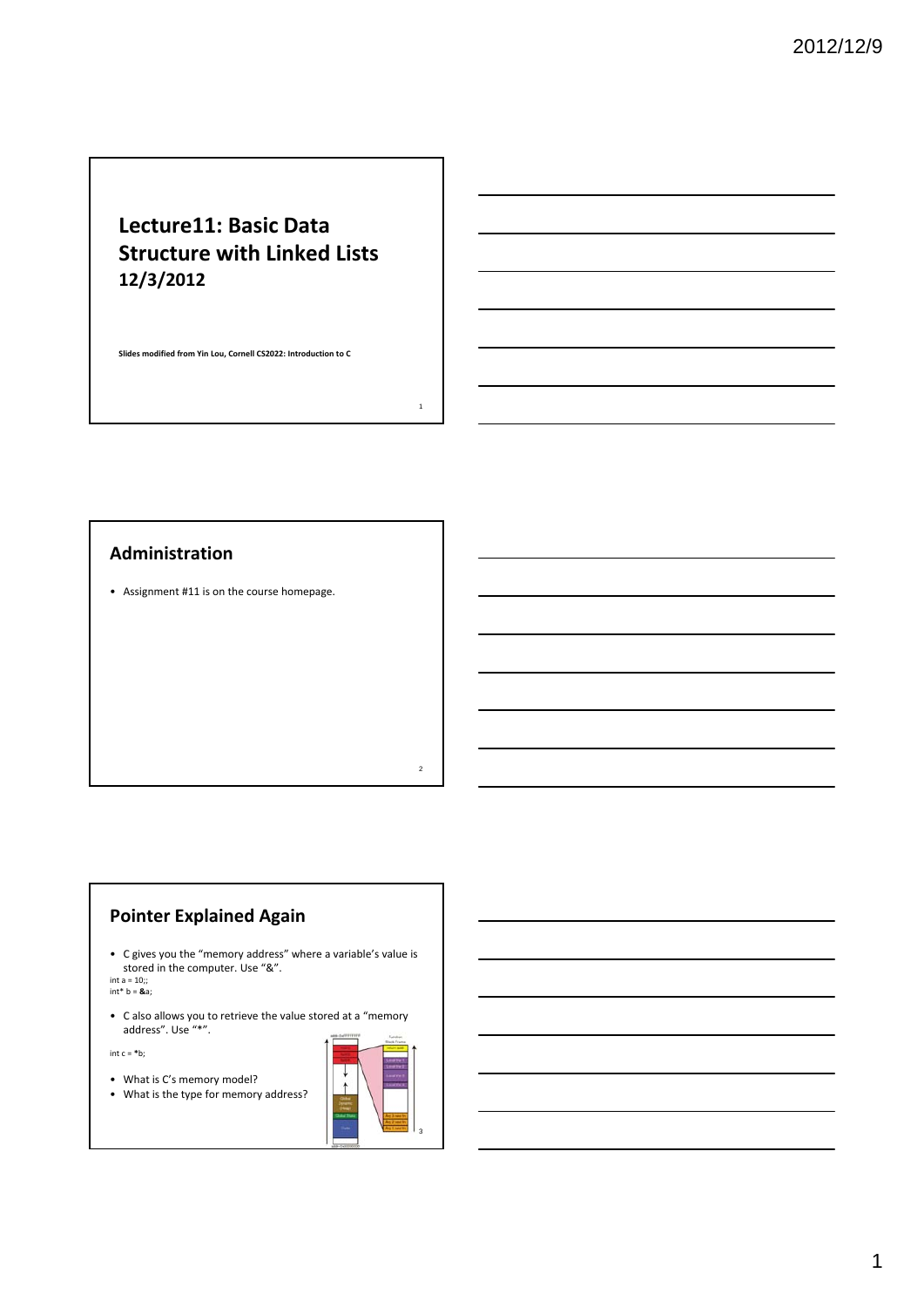# **What is Data Structure?**

• A way to store and organize data so that the data can be used efficiency.

- How to store records of students at NTU?
	- Record his/her name, address, student ID, courses, grades, …
	- The number of students is growing
	- May want to sort the list in a particular way





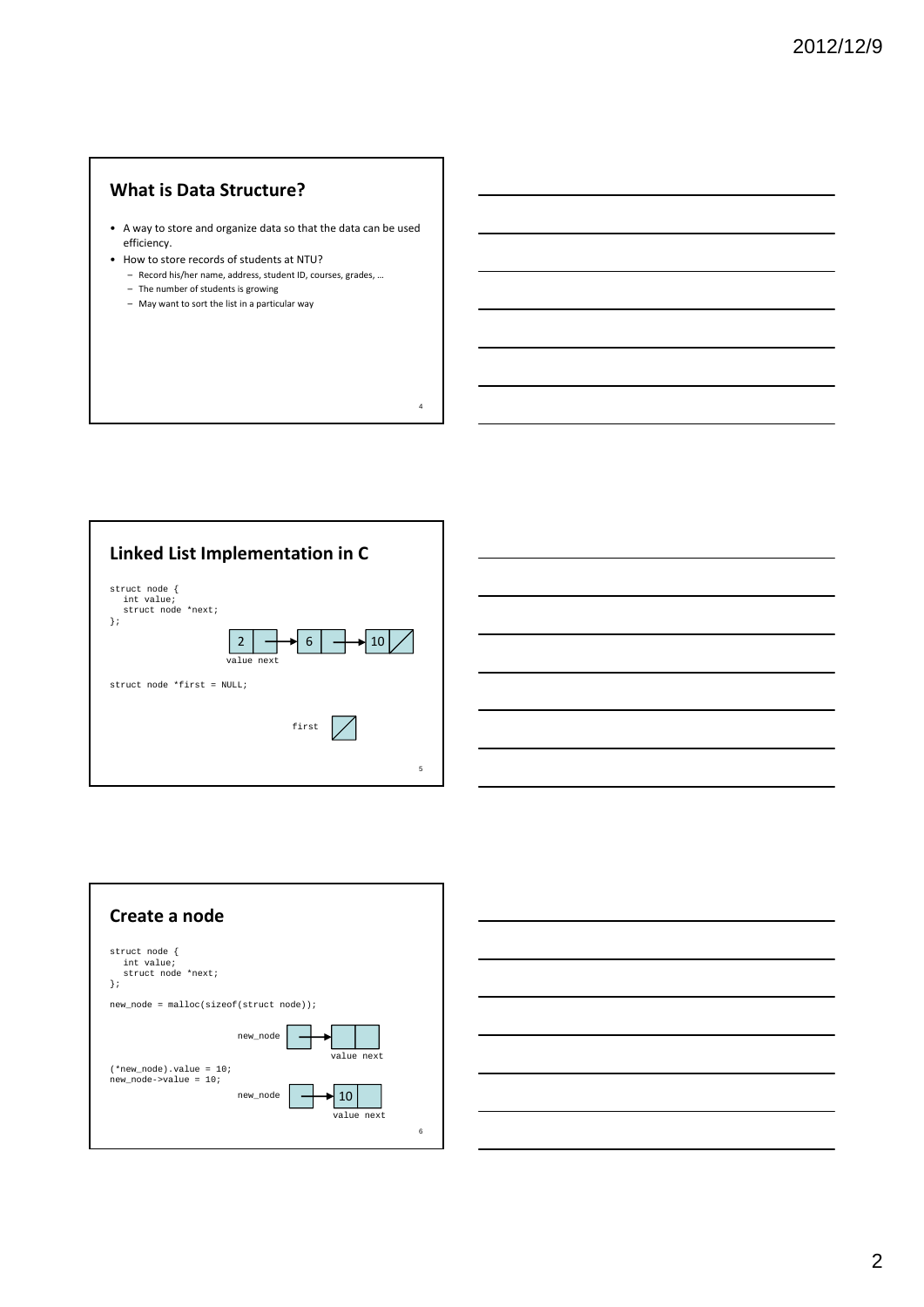









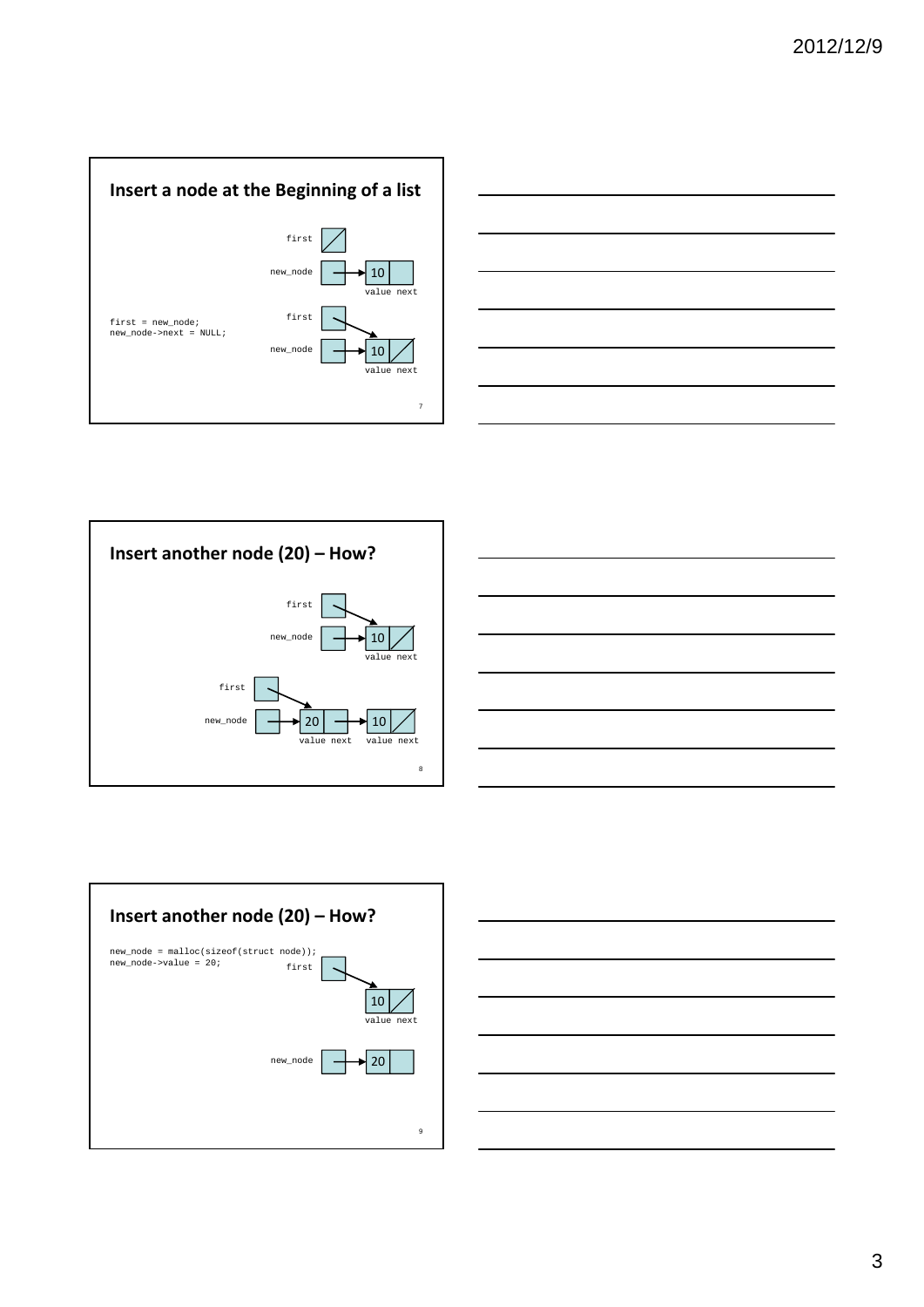









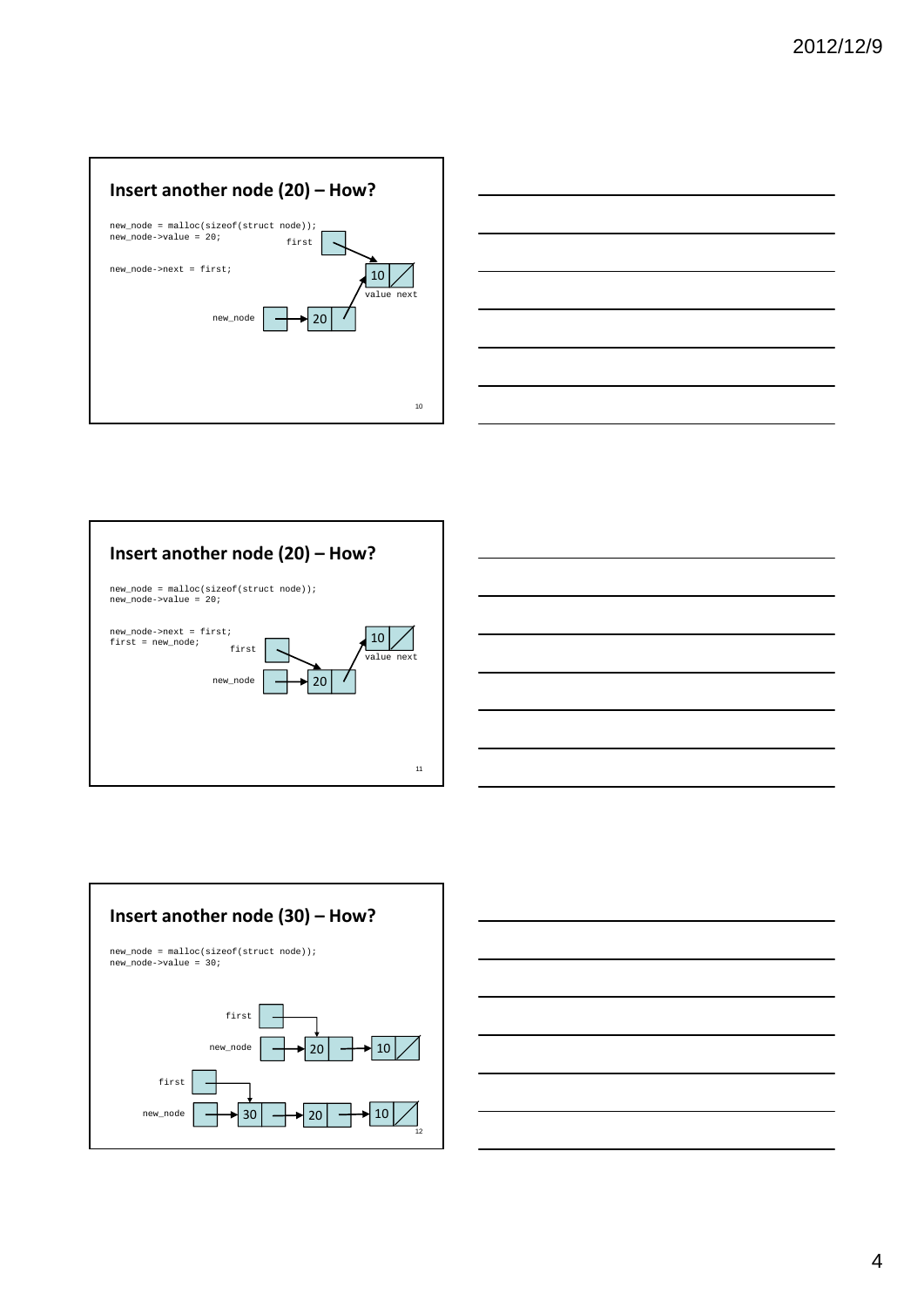







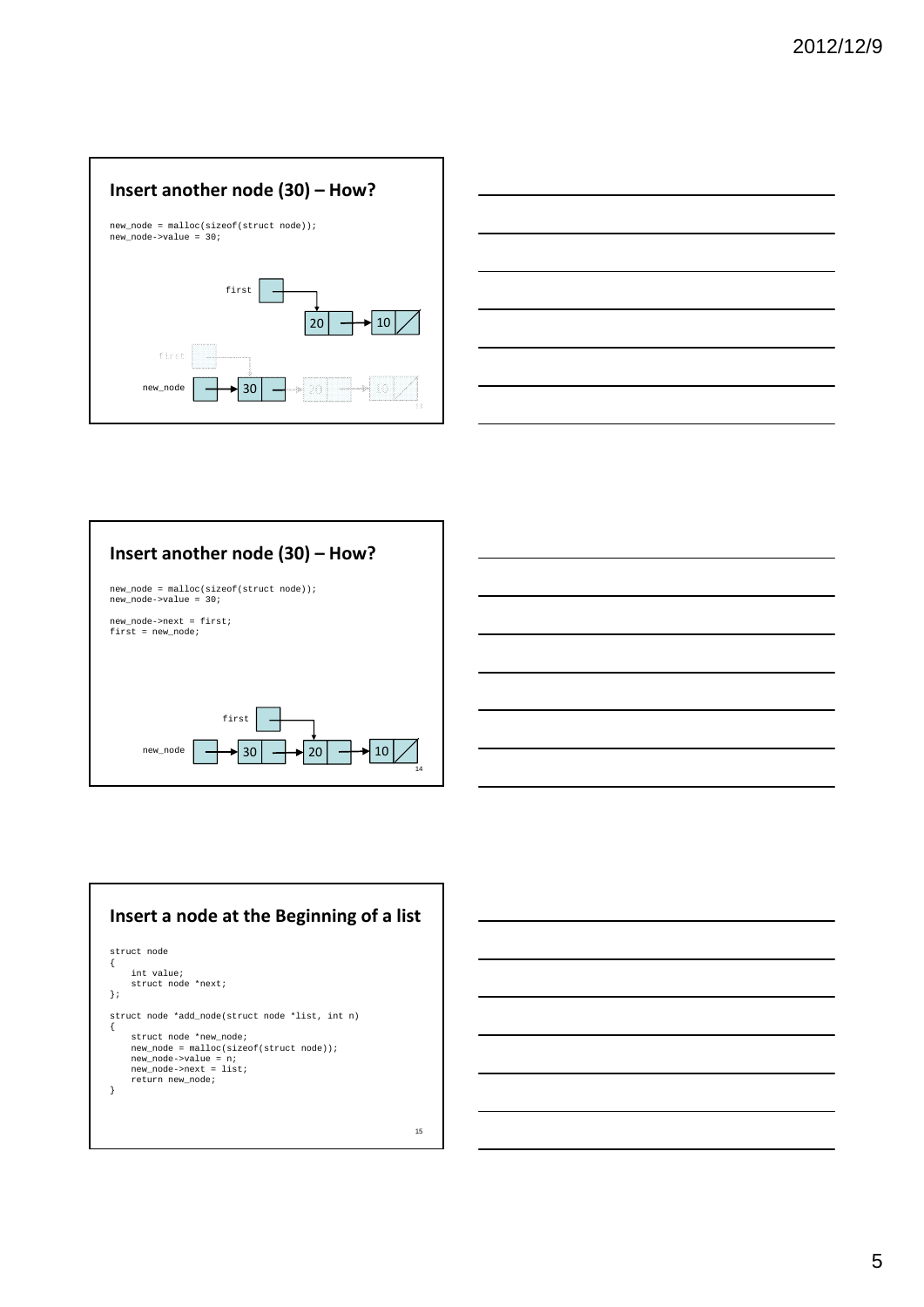### **Linked list operations**

Beside add\_node(), other possible list operations:

struct node \*search\_node(struct node \*list, int n); void print\_list(struct node \*list); struct node\* delete\_node(struct node \*list, int n); struct node\* sort\_list(struct node \*list); int sum\_list(struct node \*list); …







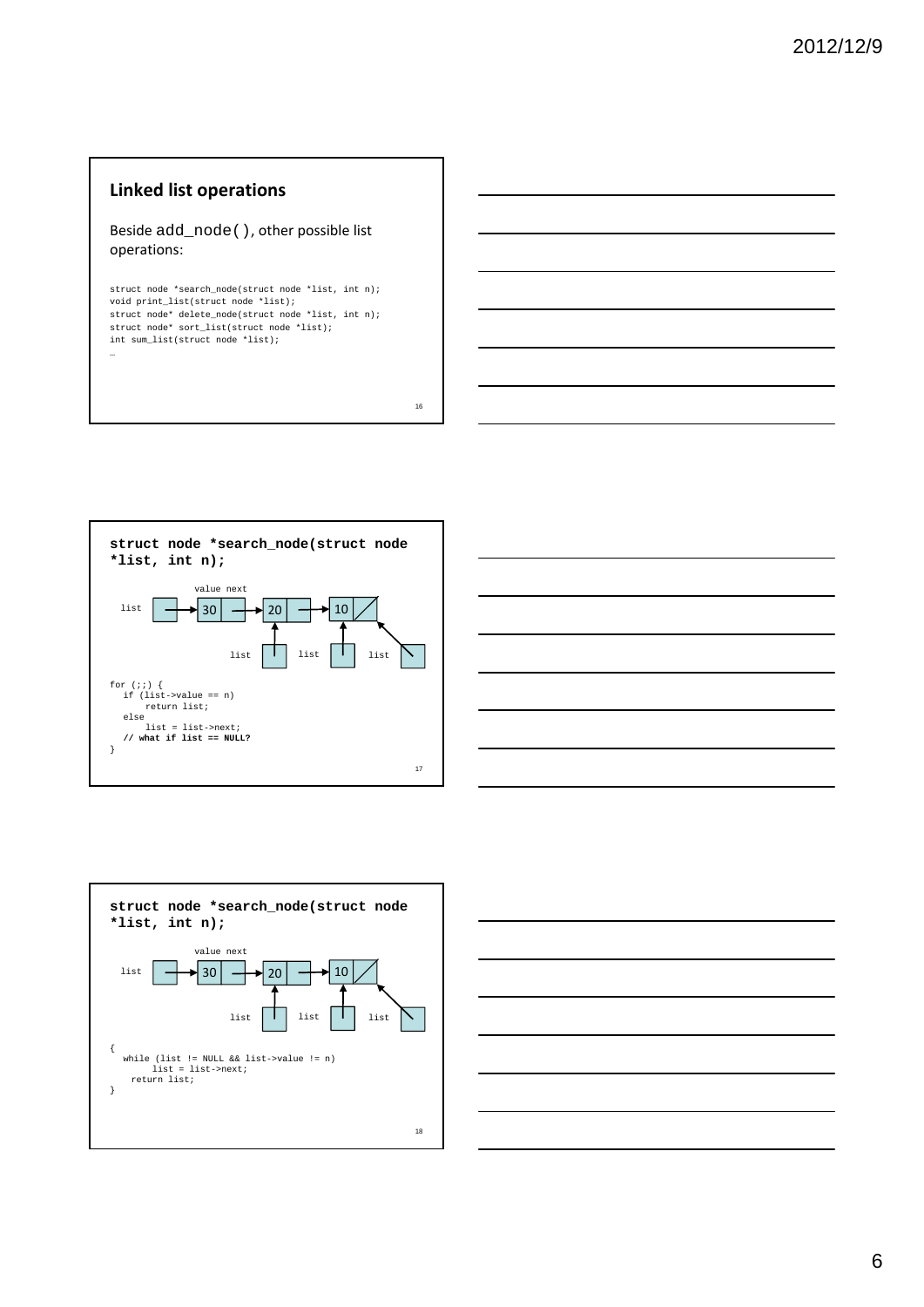#### **In‐Class Exercise 11.1**

Copy and paste the skeleton code from the exercise. Implement the printList() function.

void printList(struct node\* head);







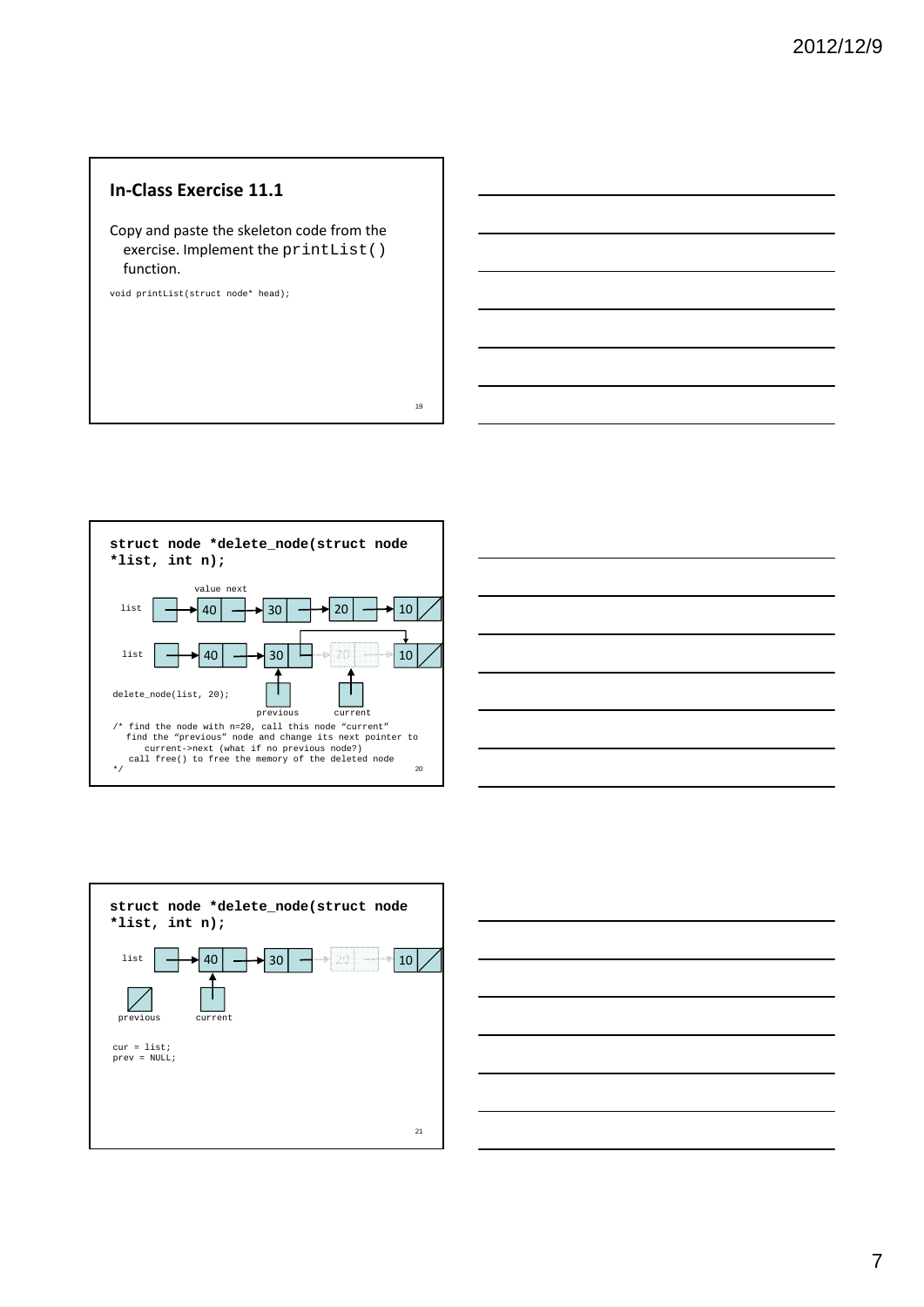









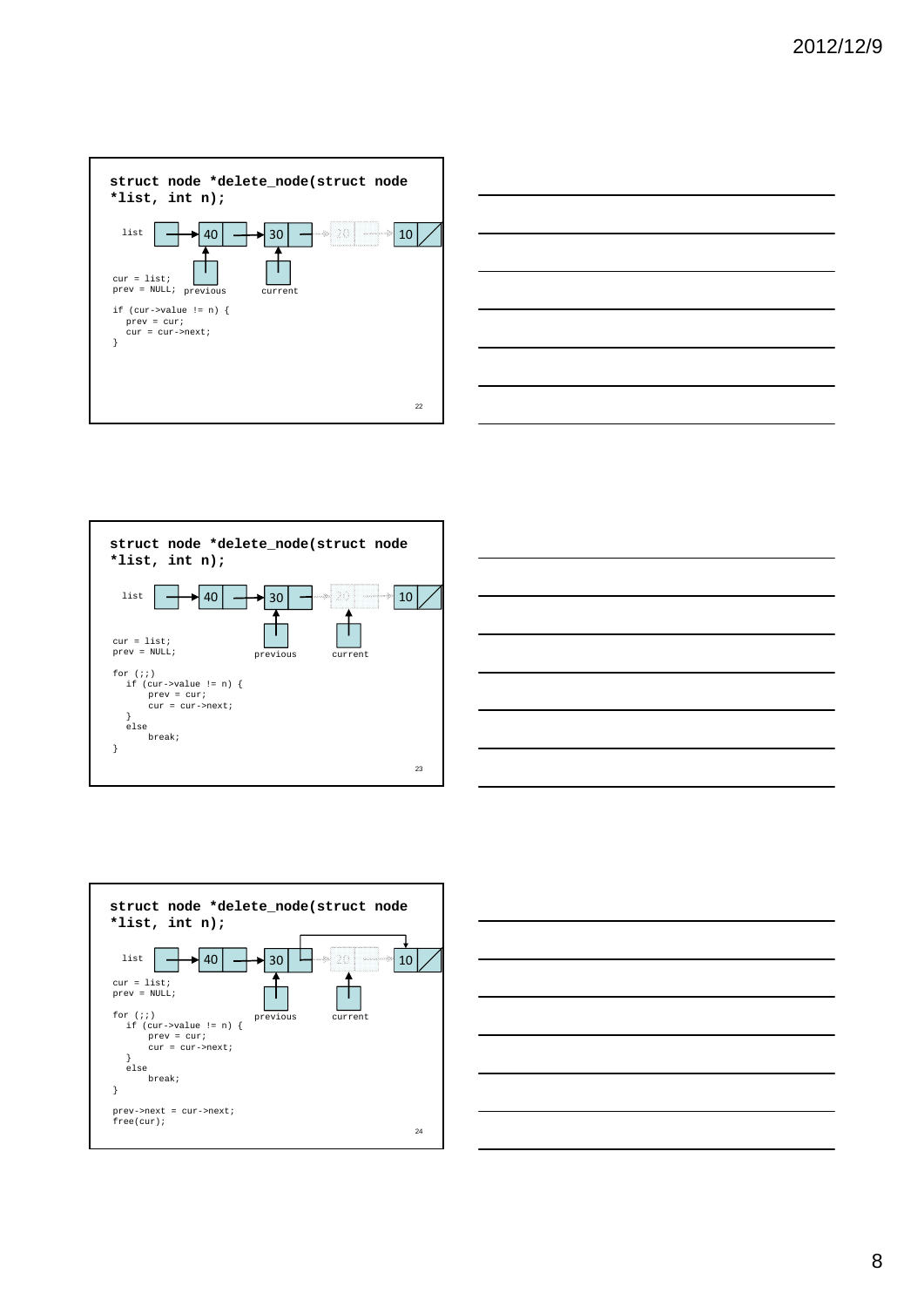



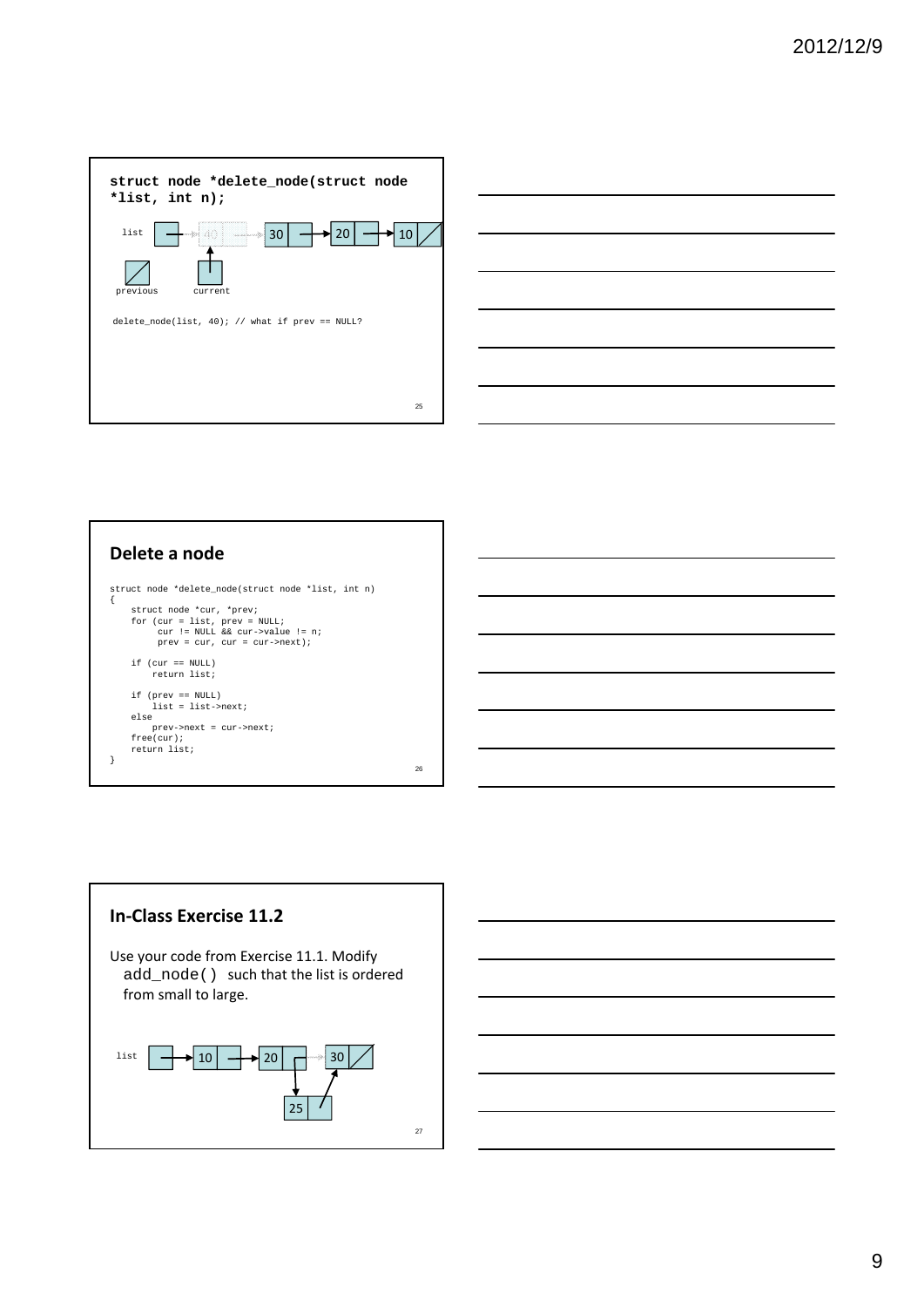#### **Hexadecimal**

- Hexadecimal integer with base of 16.
	- 0‐9 represents values 0‐9
	- A‐F represents values 10‐15
- What are these numbers?
- $a = 0x00FF$
- $b = 0xF000$

28

# **Bitwise Operations**

 $a = 0x00FF$  $b = 0xF000$ 

a &  $b = 0x0000$  // bitwise and  $a \mid b = 0 \times F0FF$  // bitwise or  $-a = 0 \times FFO0$  // bitwise not a  $\land$  b = 0xF0FF // bitwise xor a <<  $4 = 0x0FF0$  // left shift by 4 bits a >>  $4 = 0x000F$  // right shift by 4 bits

29

#### **Don't Get Confused!**

 $x = 0x66, y = 0x93$ 

| $x & y = 0x02$               | $x \&& y = 0x01$              |
|------------------------------|-------------------------------|
| $x \mid y = 0xF7$            | $x    y = 0x01$               |
| $~\sim$ x   $~\sim$ y = 0xFD | $\ x\ $ $\ y\  = 0 \times 00$ |
| $x & (y = 0x00)$             | $x & 6x \sim y = 0x01$        |